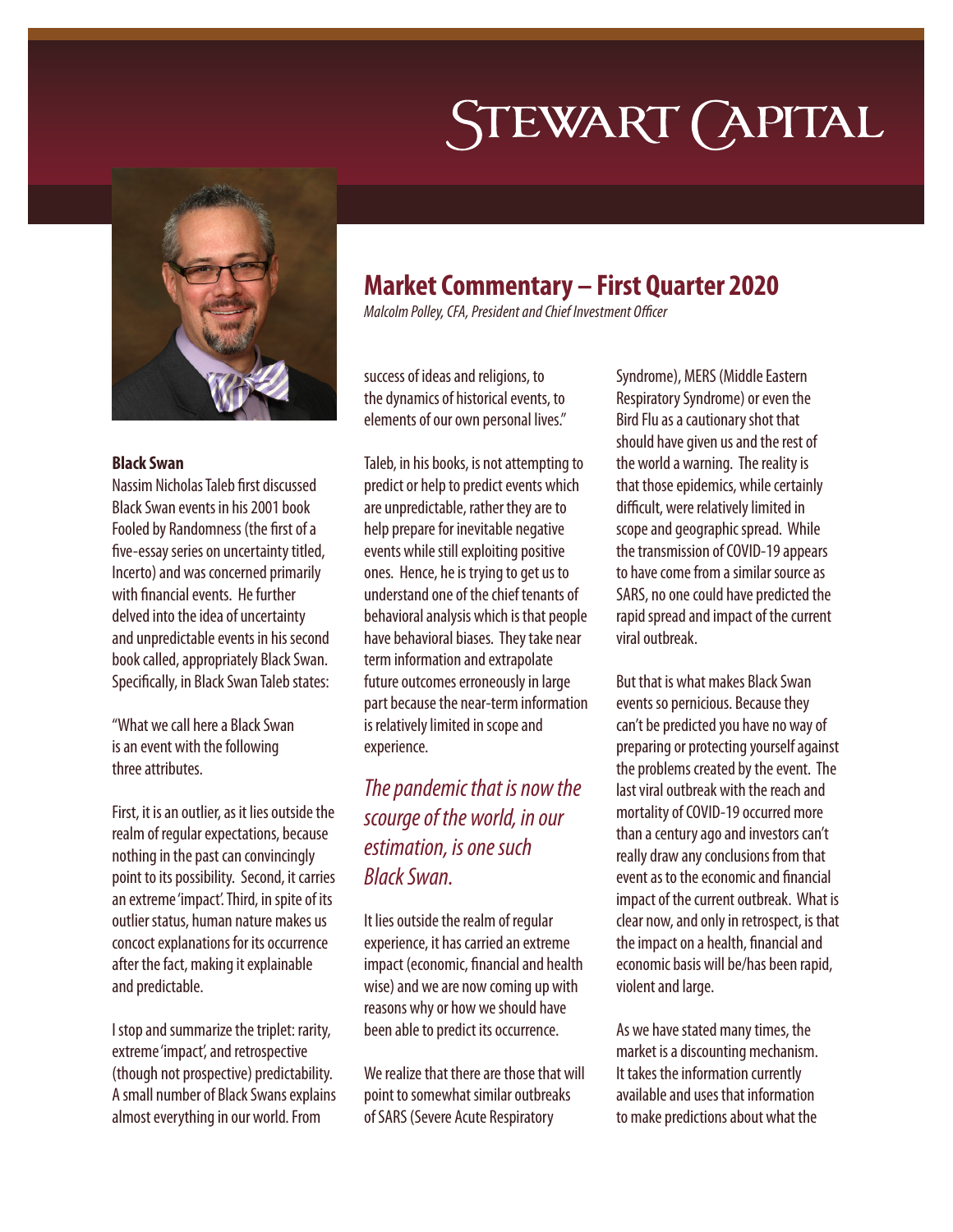future will look like. In so doing, the market must make predictions about the likelihood of various scenarios, focusing on the most likely path. That process involves making a number of simplifying assumptions, including the elimination of the scenarios viewed as wildly unlikely.

Why would the market ignore or why has it ignored large, negative, potential outcomes? Because they are viewed to be such a remote possibility as to be nearly impossible. The key word in the previous sentence is "nearly".

*The interesting thing about Black Swan events – particularly those with market and economic impact is that while each specific event, by itself, may be an extremely remote possibility, the events happen with alarming regularity.*

 As such, while we don't have to assign a weighting in our probability analysis, we should understand and keep in mind that the likely outcome of such an event would likely be so large that it should be included in our analysis - at least as a footnote. In other words, we can't and shouldn't ignore the potential of a Black Swan event occurring even if *we don't know what that event might be.*

Why do Black Swan events have such large and violent economic and market reactions? It goes back to a statement we made earlier that the

market is a discounting mechanism that uses available information to reach conclusions. If the market doesn't know about a potential issue (i.e., an unknown unknown) then there is no way that it can possibly discount that potential to the present time. As a result, once the unknown becomes known, the market reacts instantly to attempt to discount that information and its potential outcome, usually overreacting to the downside. This is where opportunities lay.

#### **The Economy**

We are in a recession. That much is pretty clear. That the official declarative body, the National Bureau of Economic Research, has not stated as much is to be expected as it only makes its decisions in hindsight. With the nation pretty much in lockdown, economic activity is limited, and job losses are mounting. Estimates for Q1 GDP which had been reasonably positive as late as early March are now expecting to show a decline of between -2.5% (Moody's. com) to -10% (JP Morgan) - which shows just how rapid and severe the decline has been. Estimates for Q2 GDP (which we won't know until July at the earliest) are expecting a significantly large, annualized contraction with estimates we have seen ranging from down 17% (JP Morgan) to down 30% (Goldman Sachs).

If you have been following our commentary for any length of time you will remember that we have been stating that the key to domestic economic activity is the consumer (personal consumption). Representing more than two-thirds of economic activity, the consumer is the biggest

driver of economic activity. If the consumer is buying, the economy moves forward. If not, the economy stalls or, in the case of our current situation, free-falls.

The Federal government has certainly been doing their part to try and revive spending or at least put a floor under it, through both monetary and fiscal methods.

The Federal Reserve Open Market Committee (FOMC) had done an initial one-half of a percent rate cut on March 3, only to follow it with an emergency cut of 1% on Sunday, March 15 (enacted on March 16). These rapidfire cuts were quickly followed with dramatic liquidity support announcing \$700 billion of quantitative easing (QE) through purchases of Treasury and mortgage-backed securities. They revived the Primary Dealer Credit Facility (PDCF) offering low interest loans to the 24 largest institutions known as primary dealers; the Money Market Mutual Fund Liquidity Facility (MMLF) to backstop money market mutual funds; expanded its repo operations; lowered its discount rate (the rate that it charges banks for direct loans) to 0.25%; has temporarily relaxed regulatory capital limits; established two new loan facilities to support highly-rated US corporations in the Primary Market Corporate Credit Facility (PMCCF) and Secondary market Corporate Credit Facility (SMCCF); reinstated the Commercial Paper Funding Facility (CPFF); restarted the TALF (Term Asset-Backed Securities Loan Facility); began backstopping state and municipal borrowing; and effectively became the lender of last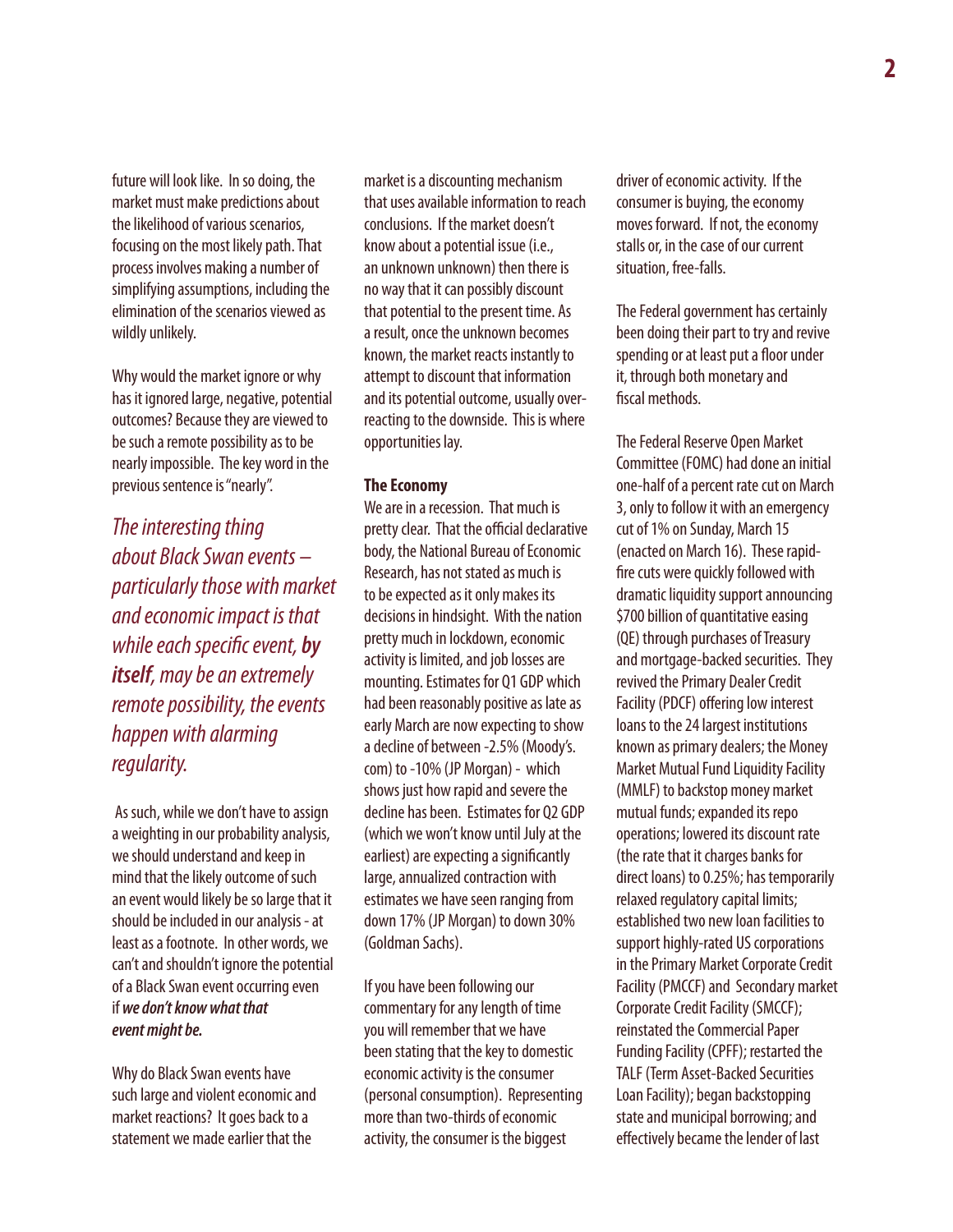resort to the world central banks by making dollars available to other central banks whether or not those central banks have an established swap line of credit with the Federal Reserve (Fed).

On the fiscal front, President Trump signed an \$8.3 billion spending bill that was termed "Phase One" which funded research for a COVID-19 vaccine, gave money to state and local governments to fight the spread of the virus and allocated money to help with efforts to stop the spread overseas. On March 18, the senate passed, and President Trump signed "Phase Two" legislation that included money for "free virus testing", expanded unemployment benefits, additional funds for Medicaid and a provision requiring paid sick leave for some workers affected by COVID-19. On March 20, Education Secretary, Betsey Devos announced that all borrowers' federally held student loans would have their interest rate set to 0% for a period of at least 60 days and each of the borrowers would have the option of suspending their payments for 60 days after March 13. On March 27 the House passed, and President Trump signed the \$2 trillion "Phase Three" stimulus bill that established \$301 billion of direct payments of \$1200 per single taxpayer earning up to \$75,000 in adjusted gross income and \$500 per child and established several lending and grant programs for small businesses among other items.

*Unlike the Great Recession, government response to the economic fallout from COVID-19 has been rapid and far-reaching, and while the fallout has been and is extreme to the downside, we believe that the rebound could be equally as rapid.* 

What makes us optimistic in this regard? Historic precedent.

We realize that we stated that there has not been a pandemic like COVID-19 since 1918, there were two other global influenza pandemics that caused widespread global deaths: the Asian Flu in 1957-1958 and the Hong Kong Flu in 1967-68. All three of these influenza outbreaks (including the 1918 Spanish Flu) were followed by recessions and all three of the recessions were reasonably short - lasting less than one year. We believe that the current pandemic could follow the same path – particularly with the stimuli enacted on the fiscal front.

We could also be in for some rather interesting inflation data – including the rather volatile food and energy segments – as they are being impacted by disparate forces. Energy prices have been diving as Saudi Arabia and Russia seem locked in an energy price war, each trying to prove a point to the other. This has caused energy prices to dive to multi-decade lows with the result that energy companies starved

for capital are hurting (some heading for bankruptcy) and prices at the pump dropping nearly a dollar a gallon or more.

On the other side of the price fence, the lock-down in the economy is causing food prices to rise rather dramatically. Prices of staples like bread, eggs, milk, etc. have risen dramatically as shelves have been routinely emptied by shoppers seeking to stock up for the lockdown of indeterminant duration.

*The other thing that the pandemic may do is further speed the transition from a manufacturing economy to a knowledge-based economy.* 

Old economy, low skill, no skill positions will have seen their obsolescence hastened as businesses and consumers have turned increasingly to automation and online to deal with shortages, initially, in labor and product. Corporate travel may also take a longer term hit as businesses have turned to collaboration and video conferencing options from Microsoft, Zoom, WebEx, etc. As businesses see the bottom line impact, they may jump more fully onto the collaboration software bandwagon – particularly if they can get comfortable with the security risks.

#### **Interest Rates**

We've been here before – kind of. The Fed Funds rate, which had climbed "all the way up" to 2.5%, is now back to zero – and we expect that it will stay there for some time.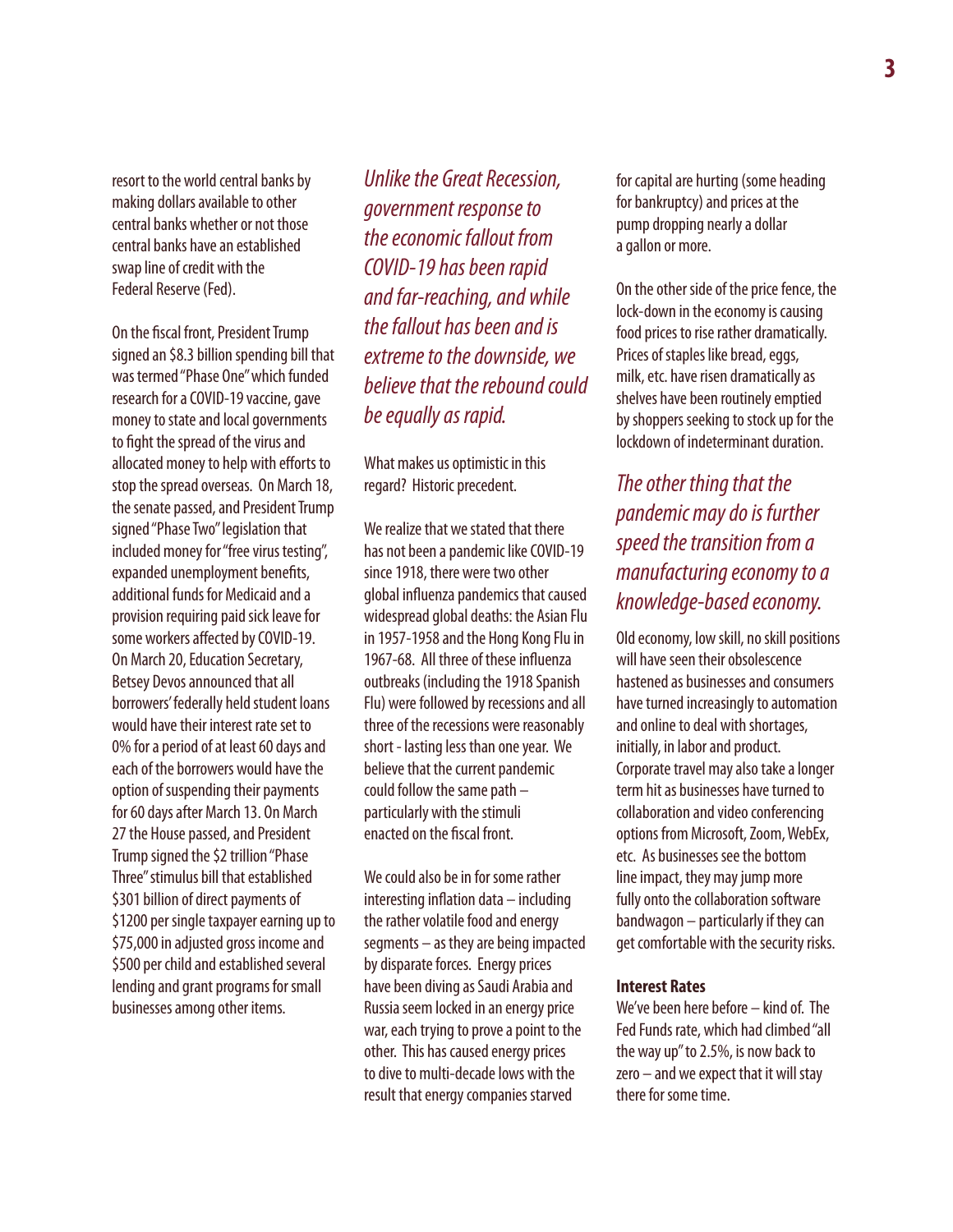The Fed has been pulling out all the stops to keep liquidity flowing to the marketplace – a valiant effort that should eventually bear fruit. In the meantime, if investors are willing to take some credit risk there is (currently) opportunity in shorter corporates and callable government agency bonds. While it may be short lived, and while the interest rates are certainly nothing to write home about, investors in shorter-term bonds can get yields in the 1% to 2%+ range. (Investors should understand that these rates can and do change very rapidly.) Given the ultra-low interest rate environment, we

would currently discourage investors from venturing too far out the maturity spectrum as (eventually) rising rates will do quite a number on long(er) term bonds. For those that are interested, we would suggest looking at the chart from Bloomberg below which provides yield, duration and time to maturity data for a number of bond indices just one month apart (March 9, 2020 to April 6, 2020). Yields have dropped noticeably within government bonds, but those indices exposed to credit risk have seen yields rise, which makes sense given the more negative nearterm business outlook.

The upshot is this, investors looking for yield and that must own bonds, in our view, the best option is to stay short (under three years) and take a little credit risk as the extra yield versus cash should offset much (but not all) of the credit risks taken. In fact, if rates rise just one percent from current levels, the only fixed income asset class that should not lose money is 1-3-Year US corporates. (This is found by subtracting the duration, which is viewed at as the price move of a bond if interest rates change by one percent, from the Yield-to-Worst of each

|                                         | $9$ -Mar- |                 |                     | $6 - Apr -$ |                 |                |               |                 |
|-----------------------------------------|-----------|-----------------|---------------------|-------------|-----------------|----------------|---------------|-----------------|
|                                         | 20        |                 |                     | 20          |                 |                |               |                 |
| Index/Security                          | YTW       | <b>Duration</b> | <b>Time to Maty</b> | <b>YTW</b>  | <b>Duration</b> | Time           | <b>Change</b> | Change in       |
|                                         |           |                 |                     |             |                 | to Maty        | in Yield      | <b>Duration</b> |
| <b>Bloomberg Barclays US TR T-bills</b> | 0.62%     | 0.15            | 0.15                | 0.07%       | 0.14            | 0.14           | $-0.55%$      | $-0.01$         |
| $1-3$ Mo                                |           |                 |                     |             |                 |                |               |                 |
| <b>Bloomberg Barclays 1-3 Yr US</b>     | 0.55%     | 1.94            | $\overline{2}$      | 0.27%       | 1.94            | $\overline{2}$ | $-0.28%$      | 0               |
| Gov't                                   |           |                 |                     |             |                 |                |               |                 |
| <b>Bloomberg Barclays 1-3 Yr US</b>     | 0.76%     | 1.93            | 2.01                | 0.91%       | 1.95            | 2.02           | 0.15%         | 0.02            |
| Gov't/Credit                            |           |                 |                     |             |                 |                |               |                 |
| <b>Bloomberg Barclays US Corp 1-3</b>   | 1.41%     | 1.91            | 2.06                | 2.91%       | 1.95            | 2.06           | 1.50%         | 0.04            |
| Yr                                      |           |                 |                     |             |                 |                |               |                 |
| <b>Bloomberg Barclays US Agg</b>        | 1.18%     | 3.78            | 4.12                | 1.33%       | 2.75            | 4.08           | 0.15%         | $-1.03$         |
| <b>Intermediate</b>                     |           |                 |                     |             |                 |                |               |                 |
| <b>Bloomberg Barclays US MBS Index</b>  | 1.53%     | 3.17            | 3.43                | 1.29%       | 3.1             | 3.35           | $-0.24%$      | $-0.07$         |
| <b>Bloomberg Barclays US Agg</b>        | 1.37%     | 6.33            | 8.11                | 1.58%       | 6.14            | 7.91           | 0.21%         | $-0.19$         |
| <b>Bloomberg Barclays US Tsy</b>        | 0.72%     | 7.16            | 8.69                | 0.53%       | 7.14            | 7.24           | $-0.19%$      | $-0.02$         |
| <b>Bloomberg Barclays Global-Agg</b>    | 0.90%     | 7.47            | 9.14                | 1.23%       | 7.3             | 8.95           | 0.33%         | $-0.17$         |
| <b>Bloomberg Barclays US Agg Gov/</b>   | 1.31%     | 7.52            | 9.91                | 1.67%       | 7.37            | 9.78           | 0.36%         | $-0.15$         |
| <b>Credit</b>                           |           |                 |                     |             |                 |                |               |                 |
| <b>Bloomberg Barclays US Corp</b>       | 2.22%     | 8.4             | 11.98               | 3.48%       | 8.13            | 11.82          | 1.26%         | $-0.27$         |
| <b>Bloomberg Barclays US Agg Baa</b>    | 2.64%     | 8.4             | 12.41               | 4.39%       | 8.01            | 12.15          | 1.75%         | $-0.39$         |
| <b>Bloomberg Barclays Us Treasury</b>   | 1.22%     | 19.35           | 25.75               | 1.19%       | 19.42           | 25.83          | $-0.03%$      | 0.07            |
| $20 + Year$                             |           |                 |                     |             |                 |                |               |                 |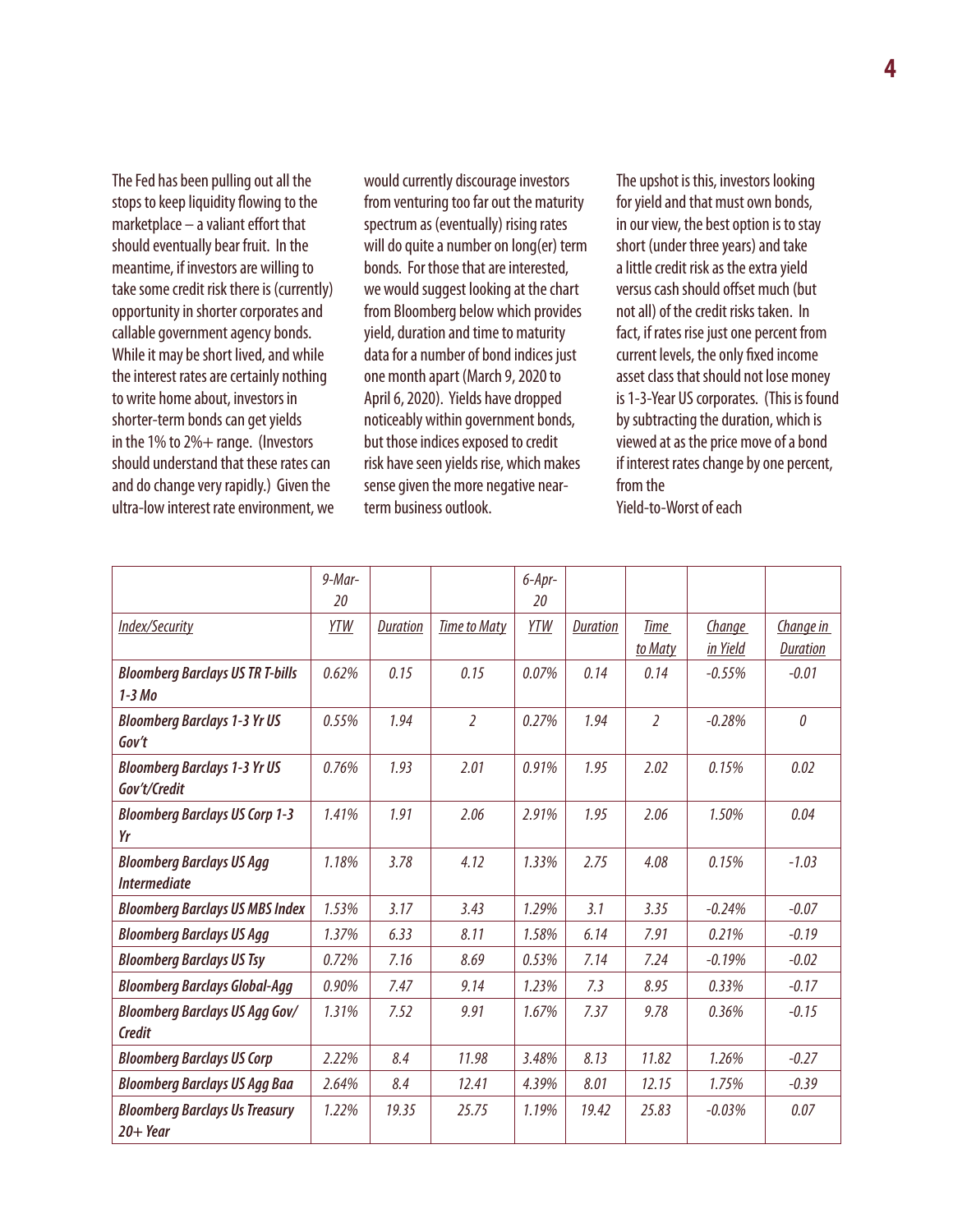Bloomberg Bond Index.)

Investors have entered a phase of bond investing where there are increasingly fewer and fewer attractive options.

#### **Market Overview**

Bear market. Defined by many as a decline of at least twenty percent from market highs, arrived mid-March. The fourth longest bull market since 1929 had died a quick death - another victim of COVID-19.

Market PE ratios are in a deep state of flux as more and more companies suspend earnings guidance and analysts hurry to dial down expectations for the calendar year. While analysts are often overly optimistic regarding earnings outlook near an economic peak, it does take them time to dial back expectations as it becomes clear that those expectations weren't warranted. This becomes doubly true during Black Swan events. Analysts often dial in the worst scenario, and any focus on good times once the economy turns upward get swept away. We call this "Ready – Shoot - Aim" behavior.

While all stocks have been down in this current bear market, smaller company stocks have been hurt more. Where large cap stocks, as identified by the S&P 500 or Dow Jones industrial Average were down nearly twenty percent, smaller company stocks as represented by the S&P MidCap 400 and the S&P SmallCap 600 were down nearly thirty percent or more. Yes, earnings are going to continue to fall and yes, smaller companies are going to be hurt, but as the domestic economy

improves, many of these smaller companies may see improvement on a larger scale than their larger cousins.

In fact, we would posit that the raft of stimulus efforts enacted by the federal government are geared predominantly towards helping protect smaller businesses which should help them to recover more quickly.

In our view, bonds, as indicated above, are more risky investment alternatives than just about any other type of asset class. Having said, that, bonds did provide positive returns for the quarter just ended. In order for that circumstance to persist, interest rates must remain stable. We view that as a likely scenario least through the balance of 2020.

Unfortunately, investors looking for cash flow will not find acceptable options in bonds. We have been suggesting and continue to suggest that investors looking for cash flow must be willing to accept a higher degree of price volatility in order to generate cash flow returns at a more acceptable level. In our mind, the need to generate more reasonable cash flow from investments should have investors looking to dividend paying common stocks. In addition to higher degrees of cash flow, investors should have the added benefit of being able to grow their cash flow stream over time while also seeing at least modest growth in principal value – also over time.

#### **Outlook**

It is interesting the perspective having started in the investment business on Black Monday (1987) gives. When

you begin your investment career on the day in which the market endures its biggest single day loss in market history, you get an immediate appreciation for what perspective can offer. During violent market downturns as happened in 1987, 2000-2002 and 2008-2009 all investments get painted with the same broad brush. Having started in the business during the first of these violent downturns we understand that things do get better, perhaps more than many.

*As a result, we believe that investors who have available resources or who can reallocate resources and have the benefit of time and rational thought can find some excellent opportunities.*

We have confidence that this time is no different.

That does not mean, however, that prices might not fall further. Rather, we have faith that the worst is now behind us, opportunities are available and now is probably a good time to go hunting. Will companies go under due to the financial and economic fallout of COVID-19? Most definitely. However, there are still those companies which went into the crisis with significant available resources and should weather the storm quite nicely. It is our job to find them.

We do expect that interest rates will remain at or near zero well into 2021 as the Fed continues to pull on all available levers in order to get the